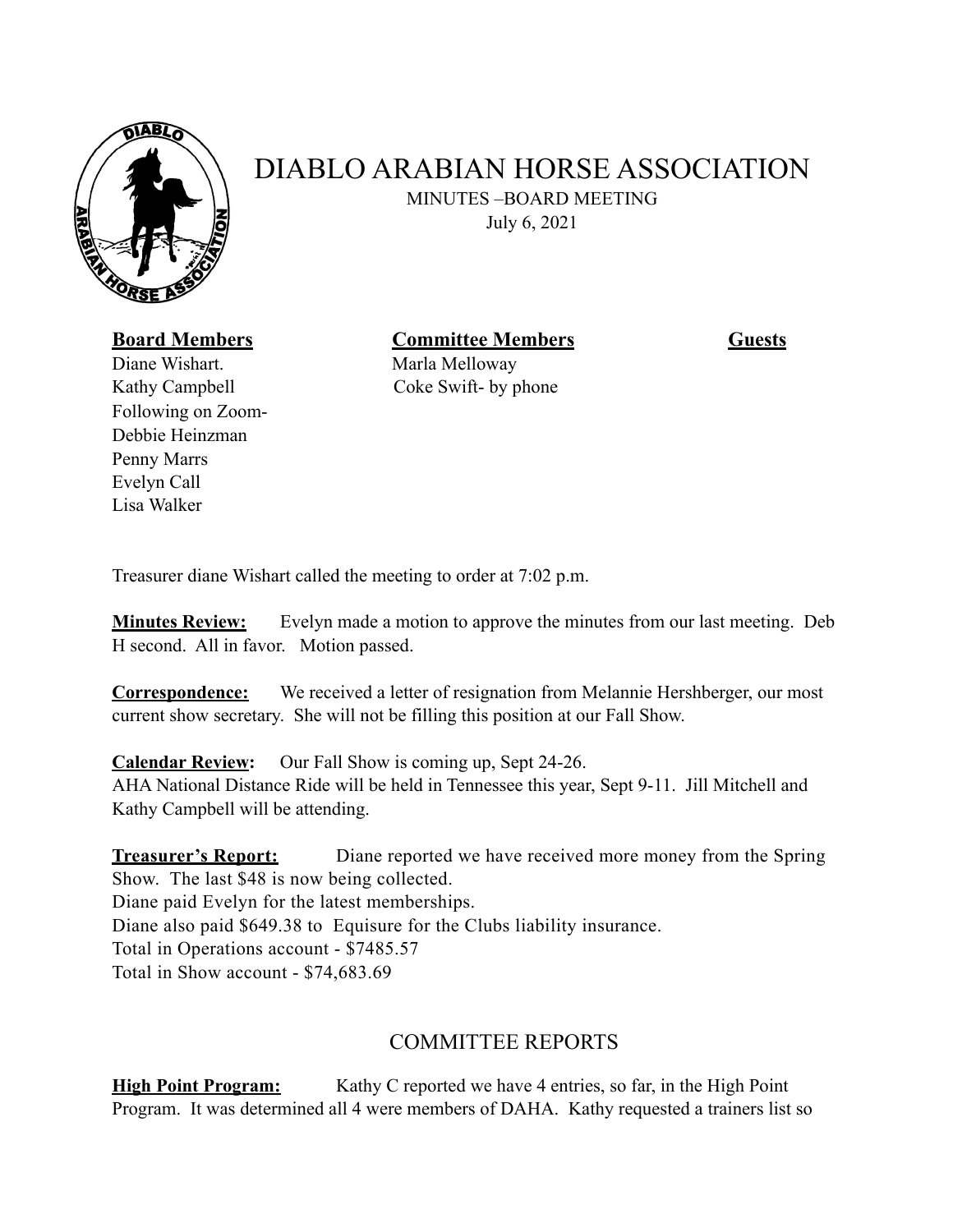she can approach more individuals to participate. Deb H offered to contact riders in Tammy Collins barn.

**Awards Dinner:** Diane pointed out we should be sending sponsorship forms out now. We should be reaching out for donors from products we like to use. Deb H reminded us the fiscal year closes mid year, and many companies may want to move older products. We need to have a brainstorming session to split up vendors.

**Club Excellence Entry:** Marla has contacted Cristine Watts, Director of Operations at Golden Gate Fields, about future Dollar Days and staffing the beer and hot dog stand. At this point, nothing is planned, however, that may change in the future. She will continue to touch base with them.

Marla asked for pictures from the Spring Show and the Sheriffs Posse Fourth of July Parade Diane rode in.

**Breed Awareness/Public Relations:** We are waiting to hear from Jill and Denice.

**Social Media:** We are still waiting to hear from Jill and Denice

**Horse Shows:** We need to find a new Show Secretary for the Fall Show. Coke will contact Sharon Richards and Nancy Harvey. Another problem facing us is the new law Sacramento County put into effect July 1, that no individual EMTs may be hired to work the shows. We are required to hire 2 EMTs, at \$850 a day, from one specific company. Attorneys are busy fighting this. However, we may have to abide by this new law at the Fall Show. Coke has contacted James Mather to be our farrier for the next 3 shows.

Dan is already hired for the gate at the Fall Show.

We will combine Hunter and Country English Pleasure 10 and under, beginning at the Fall Show. We still need a judge for Dressage and Western Dressage. We have a potential small r judge, but a large R would be better.

At this time, the judges selection committee consists of Jill, Tammy, Coke and Debbie Compili (if she still wants to participate after moving). The general consensus was, we need more people on the committee. Penny M brought us up to speed on the information available on the internet about individual judges. You can't hire a judge twice in the same year, or in the same area. Location is important. The cost of hiring judges from far away must be considered.

Deb H will check ribbon providers from the mid-west, who supply Nationals. Their prices may be more competitive. Janda is local, and still in business, but expensive.

Kathy C sited we need a work day to do a product inventory and sort ribbons. The date of Wednesday July 14 at 10:00am was agreed upon. Evelyn, Kathy, and Marla plan to be there. Others may join in.

**Trail:** Penny reported all trail rides were on hold, due to fire danger.

**Racing:** Evelyn reported racing was proceeding with difficulty. There aren't enough horses to fill the race cards. Delaware had to cancel their whole meet for lack of entries. Three